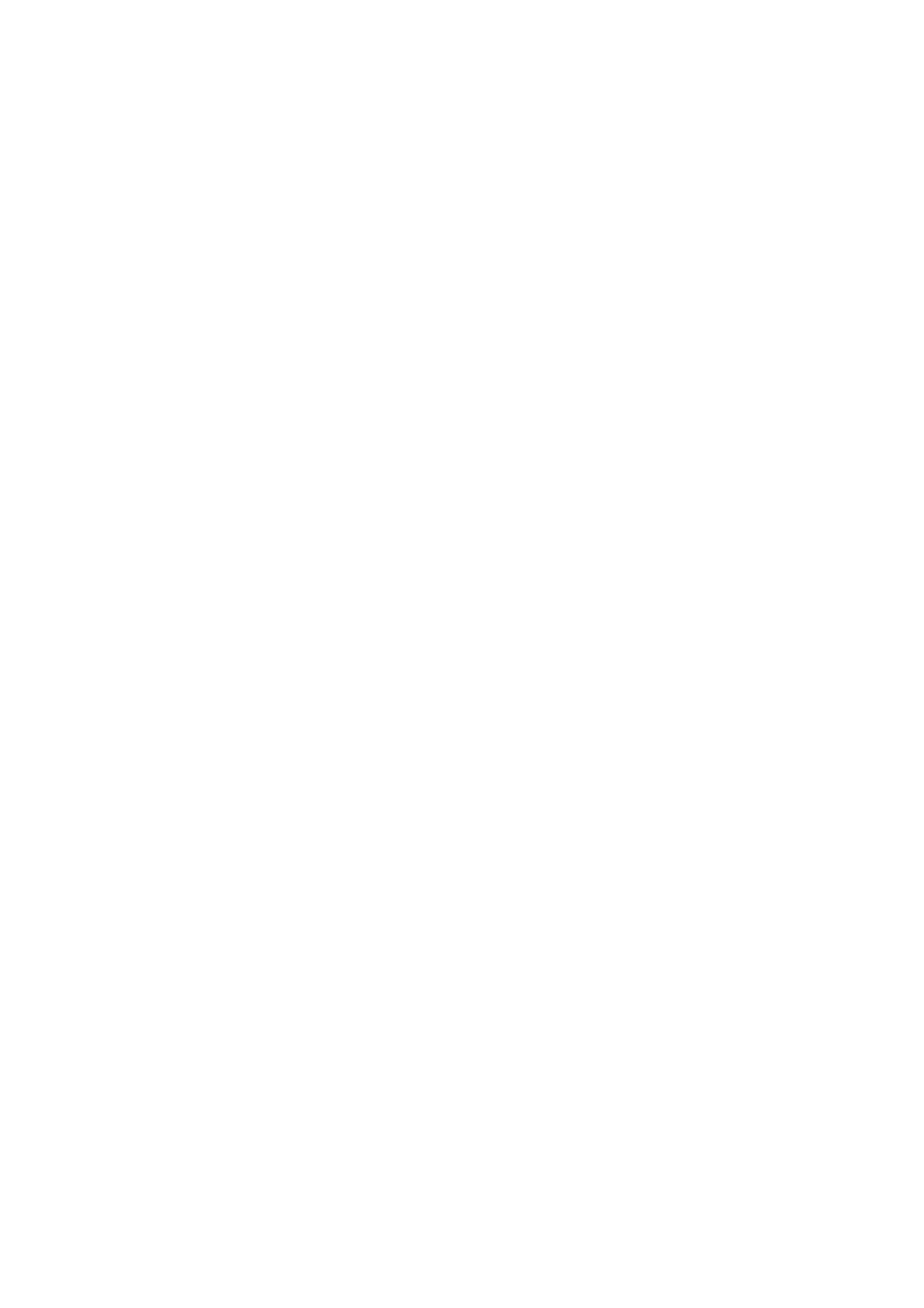### INTERPRETATION AND GENERAL CLAUSES ORDINANCE

#### **RESOLUTION**

(Under section 34(2) of the Interpretation and General Clauses Ordinance (Cap. 1))

# CONSTRUCTION WORKERS REGISTRATION (FEES) REGULATION

RESOLVED that the Construction Workers Registration (Fees) Regulation, published in the Gazette as Legal Notice No. 166 of 2005 and laid on the table of the Legislative Council on 19 October 2005, be amended –

- (*a*) in section  $9 -$ 
	- (i) in subsection  $(1)(a)$ , by repealing "on the same date" and substituting "at the same time";
	- (ii) in subsection  $(2)(b)$ , by repealing "in any other case" and substituting "in the case where the fee so prescribed for each application is not of the same amount":
- (*b*) in section  $10 -$ 
	- (i) in subsection  $(1)(a)$ , by repealing "on the same date" and substituting "at the same time";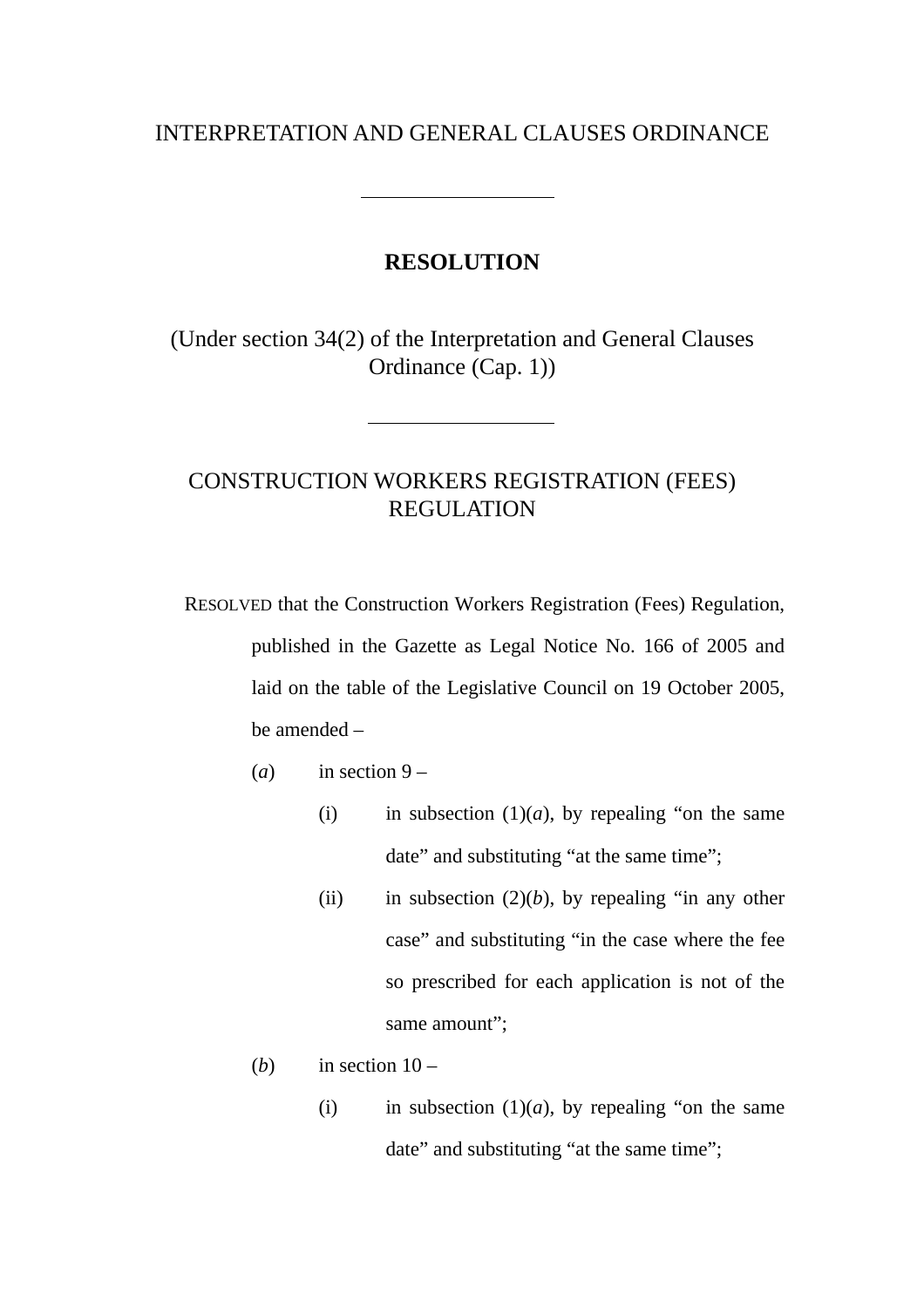- (ii) in subsection  $(2)(b)$ , by repealing "in any other case" and substituting "in the case where the fee so prescribed for each application is not of the same amount";
- (*c*) in section  $11(1)(b)$  and  $(8)(b)$ , by adding "expiry" before "date specified";

(*d*) in section 13(1)(*b*) and (2), by adding "expiry" before "date specified".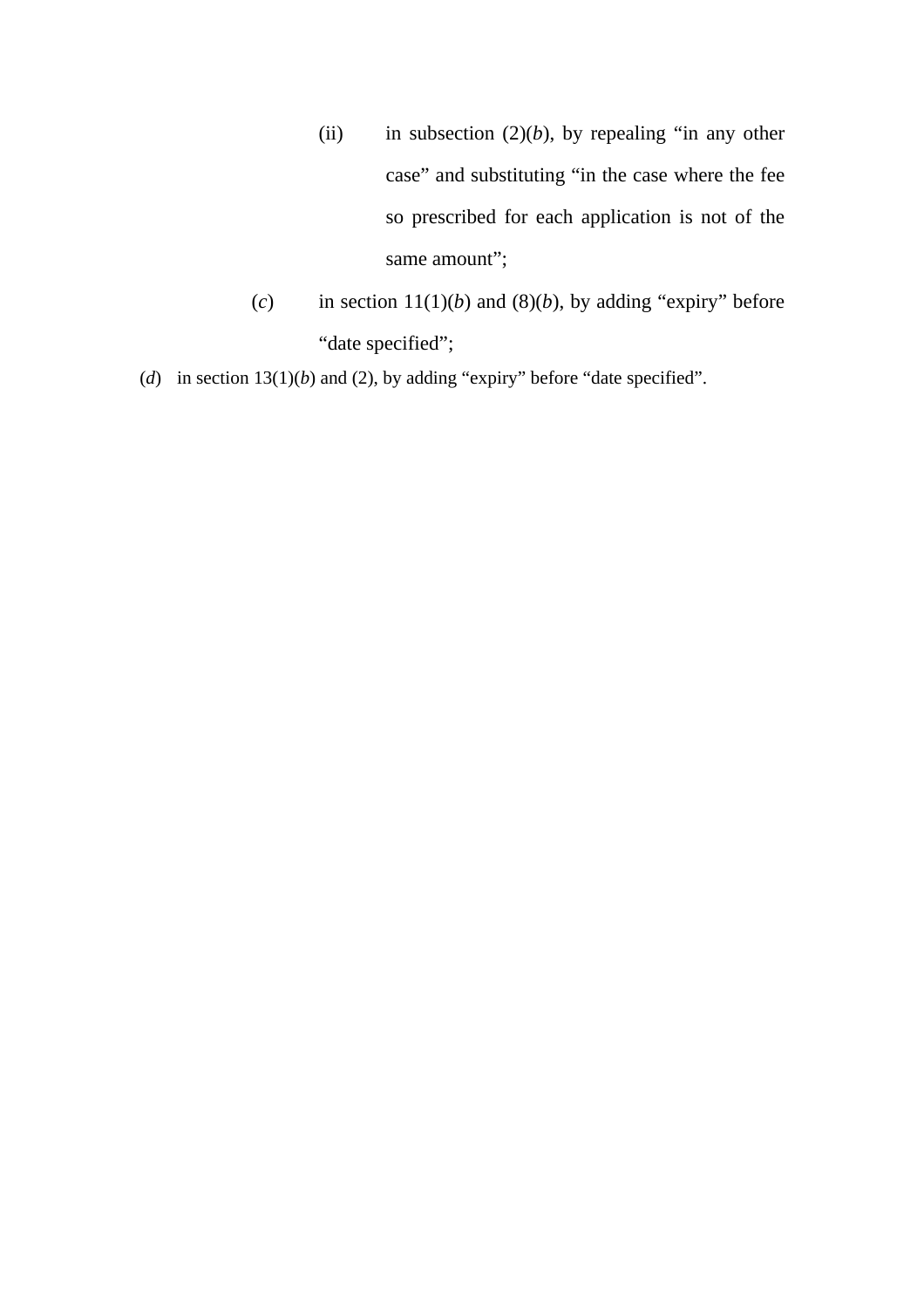## **Construction Workers Registration (Fees) Regulation**

# **Proposed Resolution under the Interpretation and General Clauses Ordinance**

Madam President, I move that the Resolution contained in the Agenda be passed.

 The purpose of the Resolution is to amend the Construction Workers Registration (Fees) Regulation laid on the table of the Legislative Council at the sitting of 19 October 2005.

 It is the plan of the Construction Workers Registration Authority to commence registration for construction workers on 29 December 2005. Prior to the commencement of registration, it is necessary for the Authority to prescribe, by regulation, various registration fees and other related arrangements in accordance with section 63 of the Construction Workers Registration Ordinance (Cap. 583). In consideration of the comments on the Regulation made by the Legal Service Division of the Legislative Council, we propose to amend the following provisions in the Regulation with a view to improving those provisions.